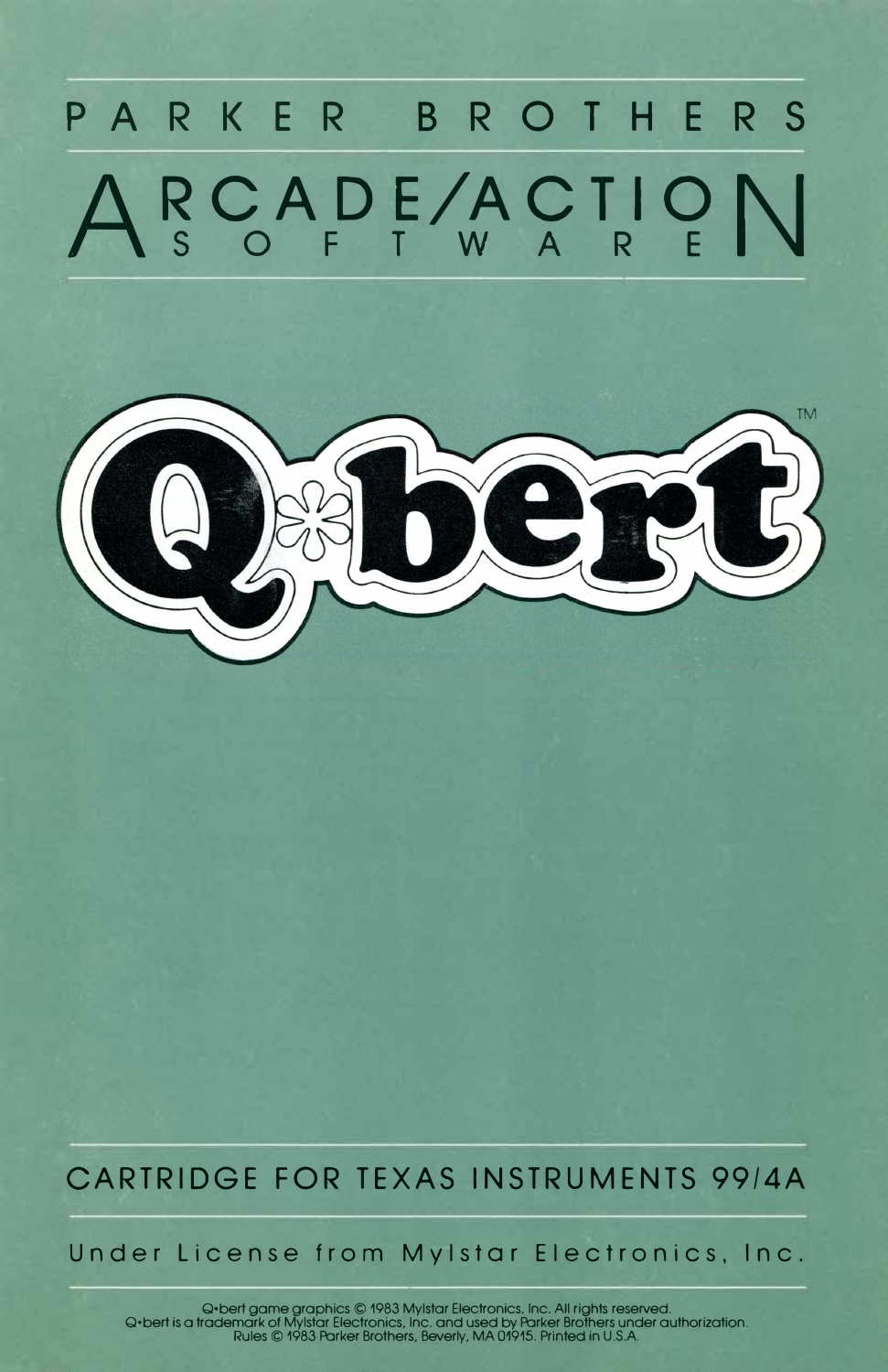# *Object*

To score as many points as possible by changing the color of the cubes on the pyramid from a starting color to a destination color. You'll do this by hopping Q•bert from cube to cube while avoiding the "nasty" characters who will try to stop him. Each time you complete a pyramid, you'll proceed to a new pyramid-or round.

# *Setting The Console Controls*

1. Make sure the cartridge is placed firmly into the cartridge slot.

2. Turn the ON/OFF switch to ON.

3. Follow the instructions on the screen:

(a) Press any key to begin.

(b) Press 2 to play Q•bert.

(c) Press 1 or 2 for a 1- or 2 player game.

4. In a few seconds the playing screen will appear. When the flying discs start rotating you're ready to play.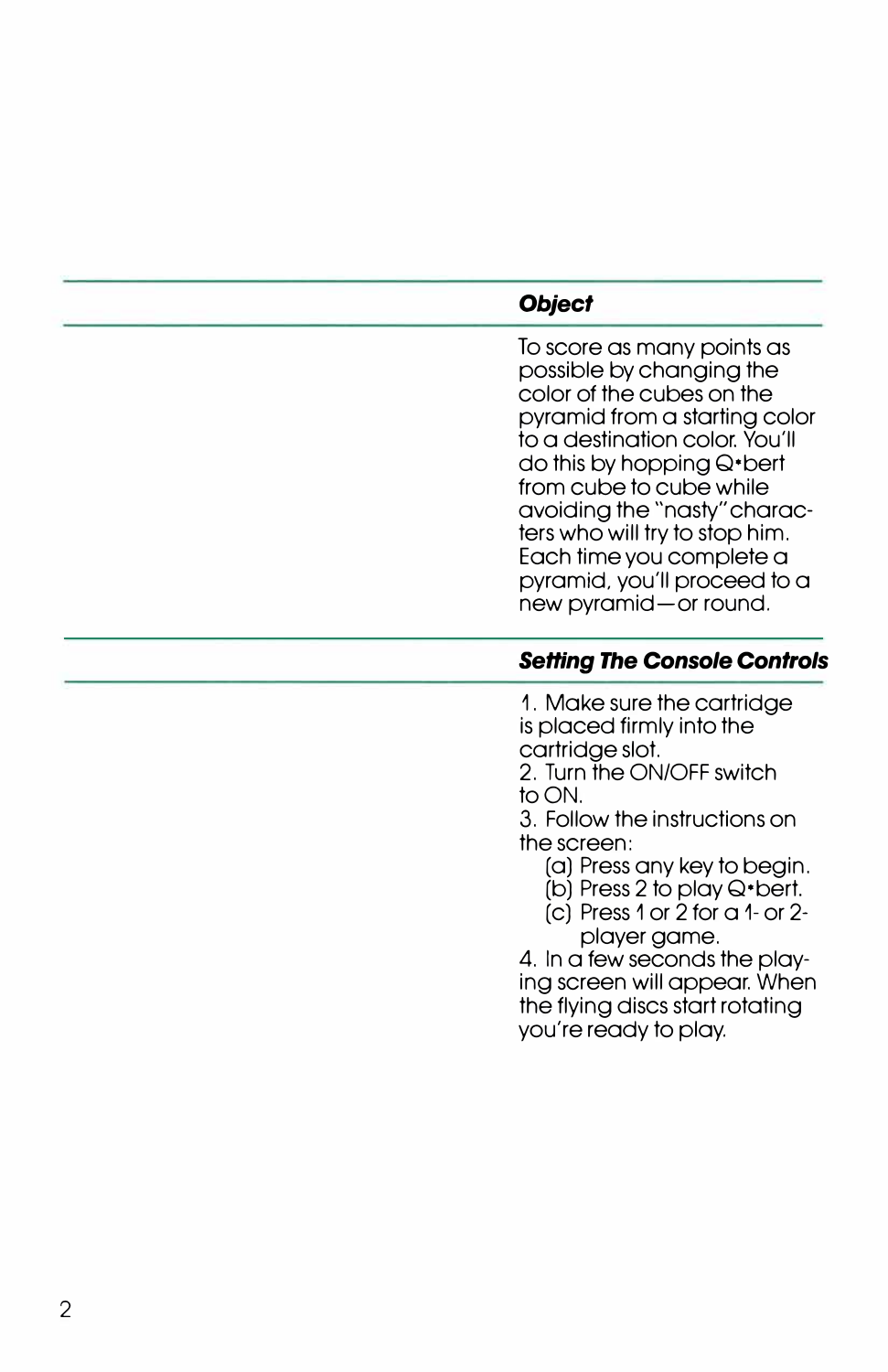

# *The Joystick*

Turn the joystick to the left so that the four corners make a diamond shape.

The joystick moves in the four diagonal directions shown. These are the directions in which Q•bert hops around the pyramid.

Make sure the ALPHA LOCK key is not pressed; otherwise the joystick will not work.

# *Playing*

You'll start the game with 3 Q•berts. The first Q•bert will appear on the topmost cube as soon as the game starts. The number of remaining Q•berts is shown to the right of the pyramid.

Try to hop Q•bert onto each and every cube, so that eventually the entire pyramid becomes the destination color. The destination color indicator is to the left of the pyramid. Be careful not to hop Q•bert off the sides of the pyramid or off the bottom row of cubes. If you do, he falls and you lose that Q•bert. When this happens, the next Q\*bert will appear on the topmost cube ready to try again to complete the pyramid.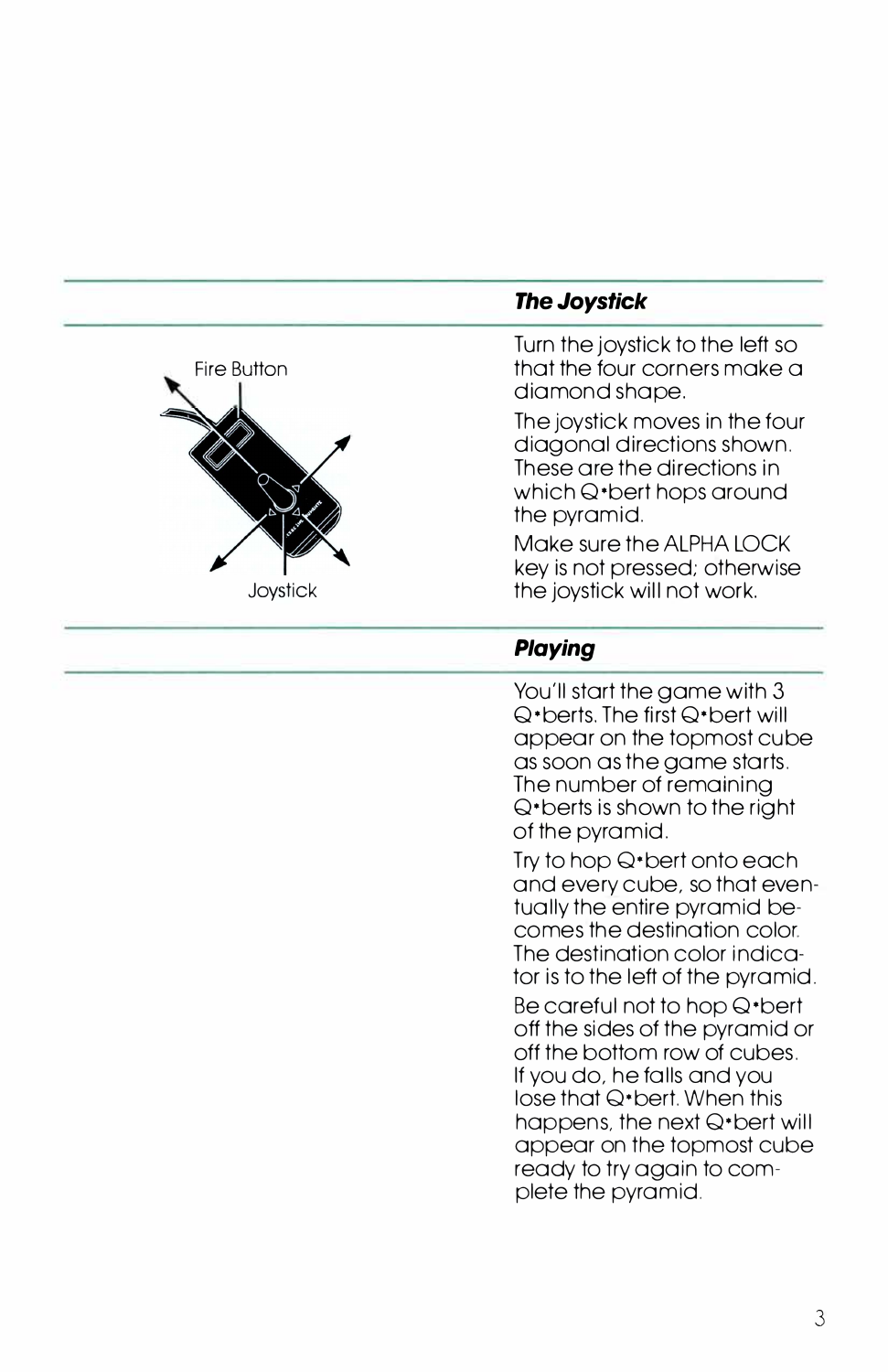### **Red Ball**

When Red Ball starts rolling, get Q•bert out of its path or it will squash him! If this happens, the next Q•bert will appear on the cube where the last one was squashed.

#### **Purple Ball**

Poses the same kind of danger as Red Ball, except that when Purple Ball reaches the bottom of the pyramid, it hatches Coily the snake!

#### **Coily**

He's the snake with the perilous pounce! The only way to get rid of Coily is to lure him *off* the pyramid by hopping a flying disc.

The best way to do this is to hop Q•bert onto the exit cube. (There is only one correct exit cube for each flying disc.) Then, as soon as Coily approaches the exit cube, hop Q•bert aboard the flying disc. Q•bert flies *off* to safety while Coily falls into space.

#### **Flying Discs**

When Q<sup>\*</sup>bert's in trouble, he can board a flying disc that will whisk him *off* to safety at the top of the pyramid. The number of discs and their placement to the sides of the pyramid will differ, depending on the level and round.

Just make sure Q•bert boards the flying disc from the correct exit cube or else he'll fall off the pyramid.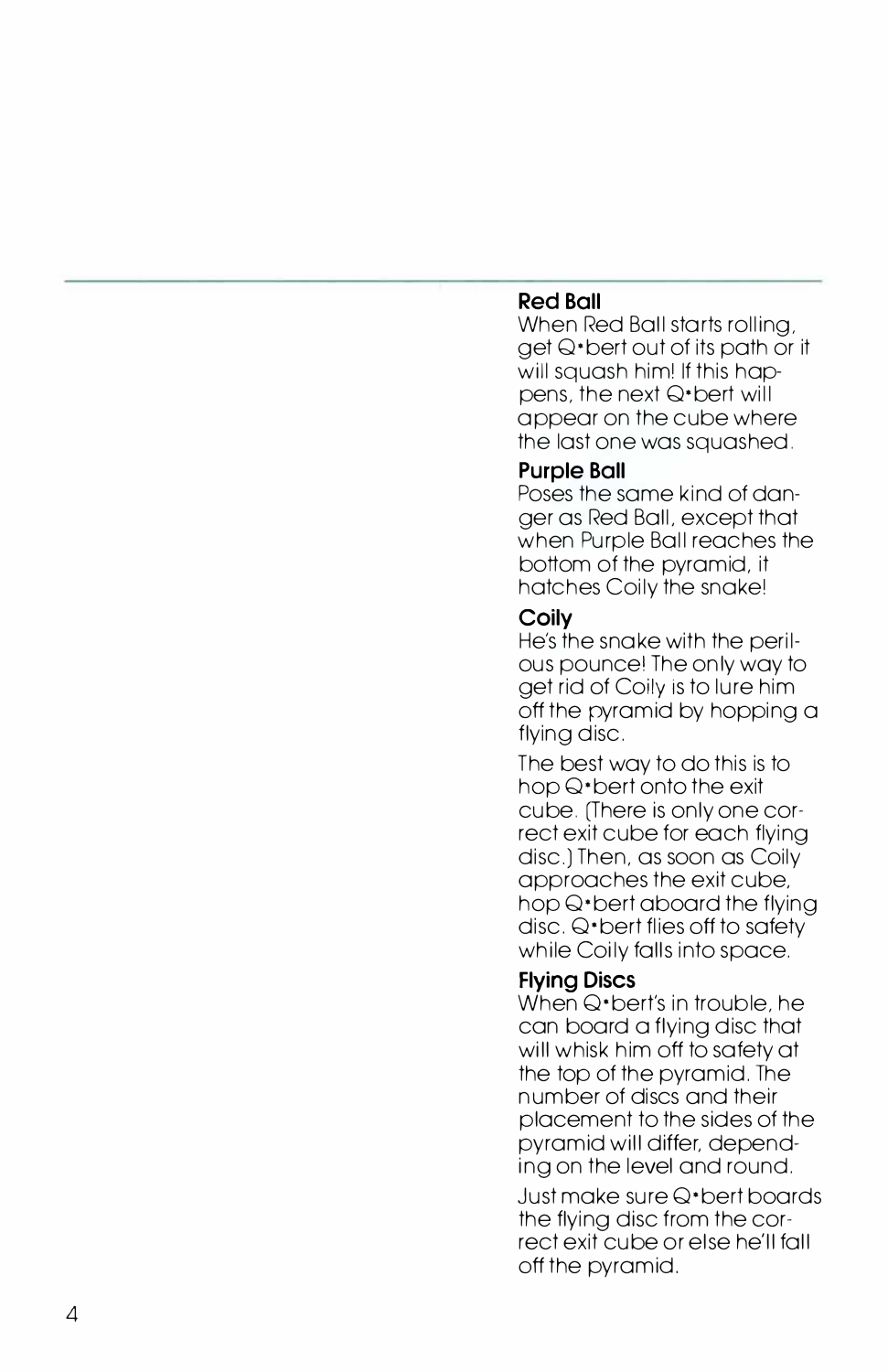#### **Ugg and Wrongway**

Ugg and Wrongway appear on the lower portion of the pyramid and travel sideways and upwards, ready to jump on Q•bert. If one of them does, the next Q•bert will appear on the cube where the last one was jumped.

#### **Slick and Sam**

Even though Slick and Sam can't catch Q•bert, they're still very crafty fellows. They change the cubes' colors so Q•bert's got to retrace his tracks. If Q•bert can stop them, however (by running into them), you'll earn bonus points.

#### **Green Ball**

Green Ball is the other areen character that can't catch Q•bert either. But if Q•bert catches Green Ball, all the characters except Q•bert freeze for a moment, Q•bert can continue to hop, and you'll earn bonus points.

# *End of Round*

The round ends when you complete the pyramid. As long as you have a Q•bert remaining, a new pyramid will appear with a new destination color.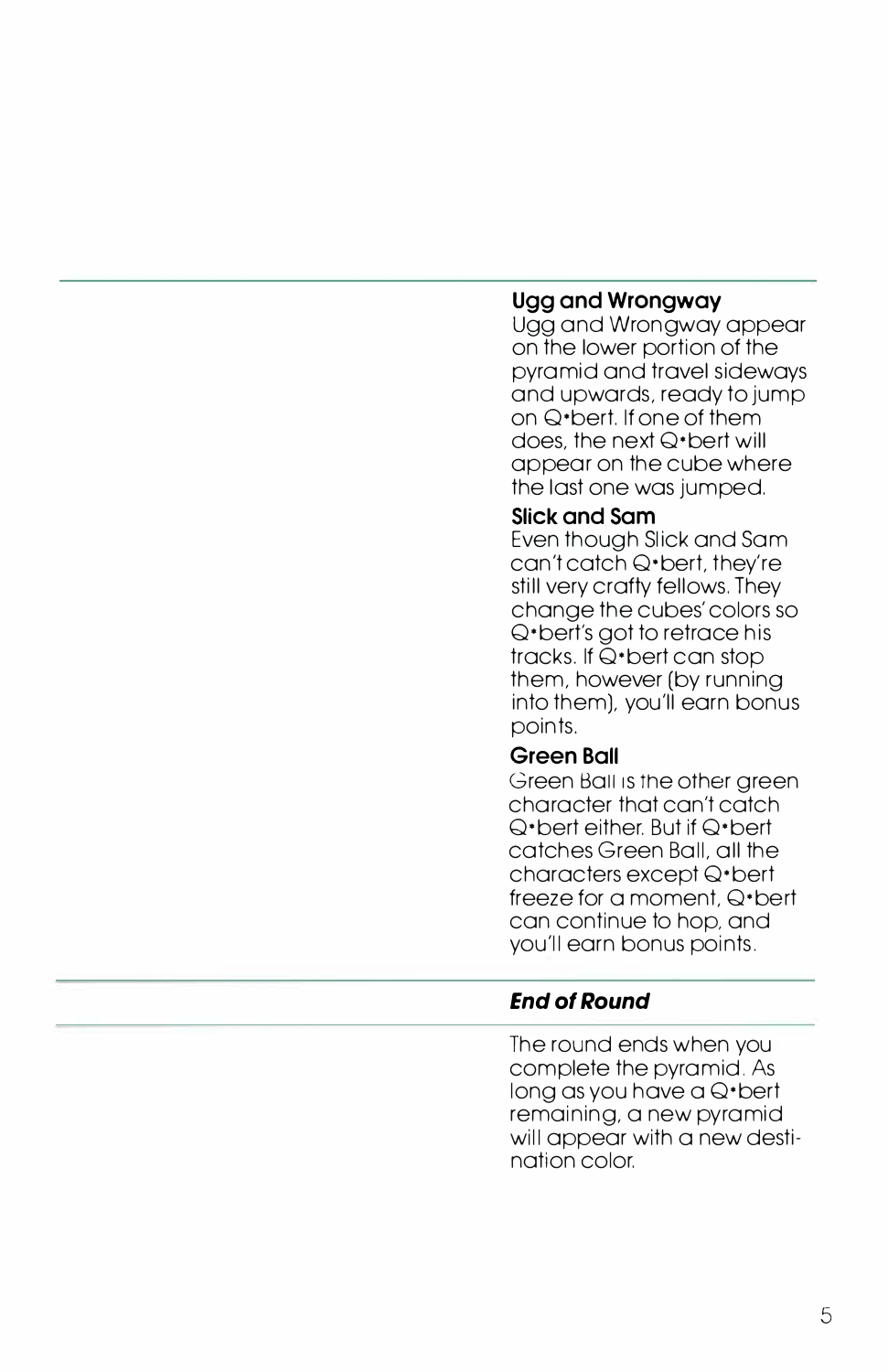#### *Round Progression*

As you progress from round to round, Q•bert's speed, the speed of the other characters, and the frequency of the other characters' appearances will increase.

#### *End of Game*

The game ends when you run out of Q•Berts.

To play the same game again press the Fire Button.

To change games press the Function key and the"+" at the same time. This brings you back to the initial screen. See instructions under Setting the Console Controls.

#### *Two-Player Games*

Player 1 goes first; players alternate turns. When it's your turn the word "Player" will flash. Your turn ends when you lose a Q\*bert; you resume playing with your remaining Q•berts.

The game ends when both players have lost all their Q•berts.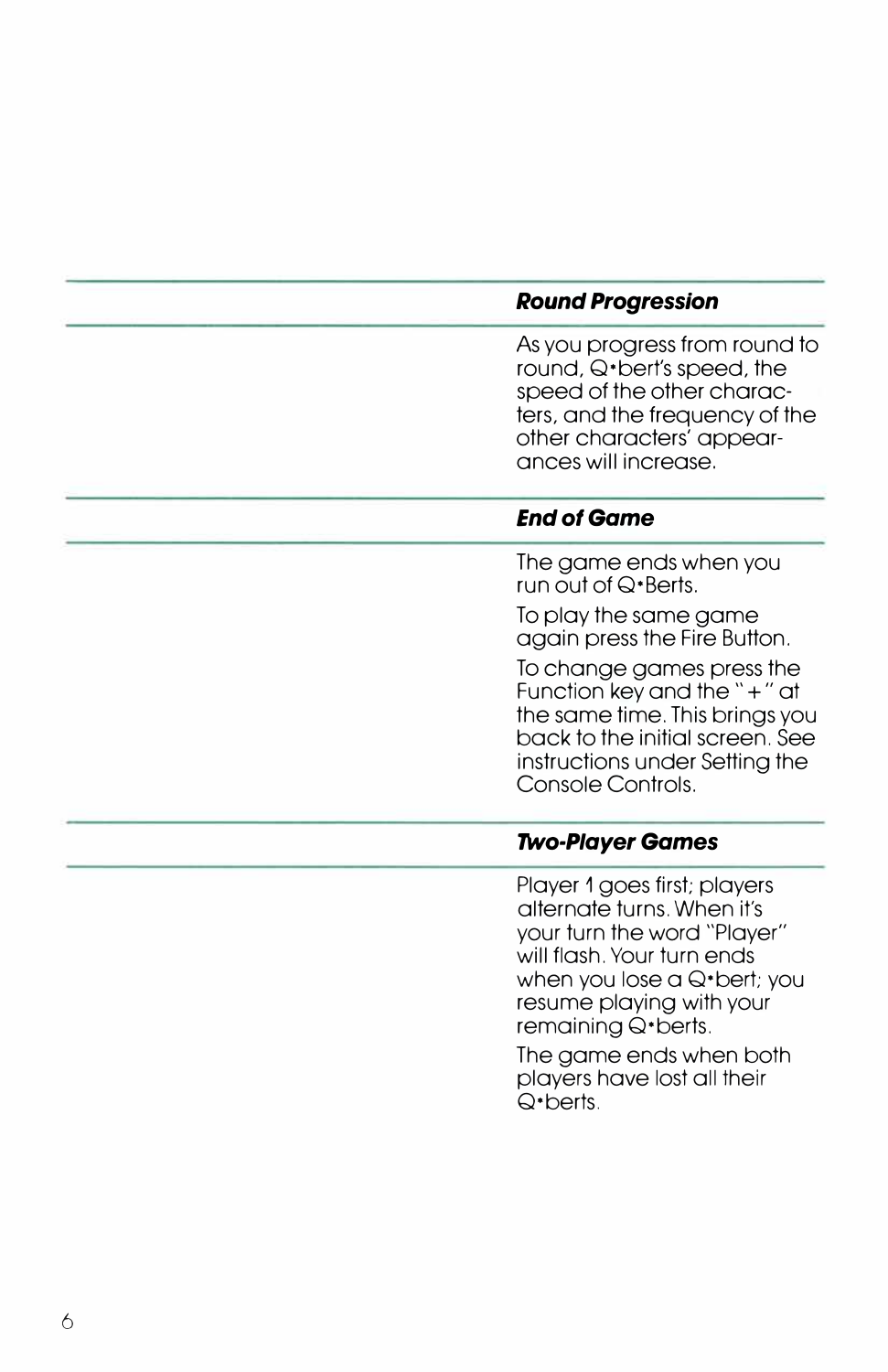# *Scoring*

Q•bert changes cubes to destination color ... 25 points Q•bert changes cubes to intermediate color .. 15 points Q•bert catches Slick or Sam ...... 300 points Q•bert catches Green Ball. . . . . . . . 100 points Q•bert lures Coily off pyramid . . . . . . . 500 points Extra points for unused flying discs ........ 50 points for each disc Bonus points . . . . 1000 points for completing the first round; amount increases 250 points for each successive round, up to 5000 points Bonus Q•berts . . . . . . One for the first 6,000 points you score; thereafter, one every 12,000 points